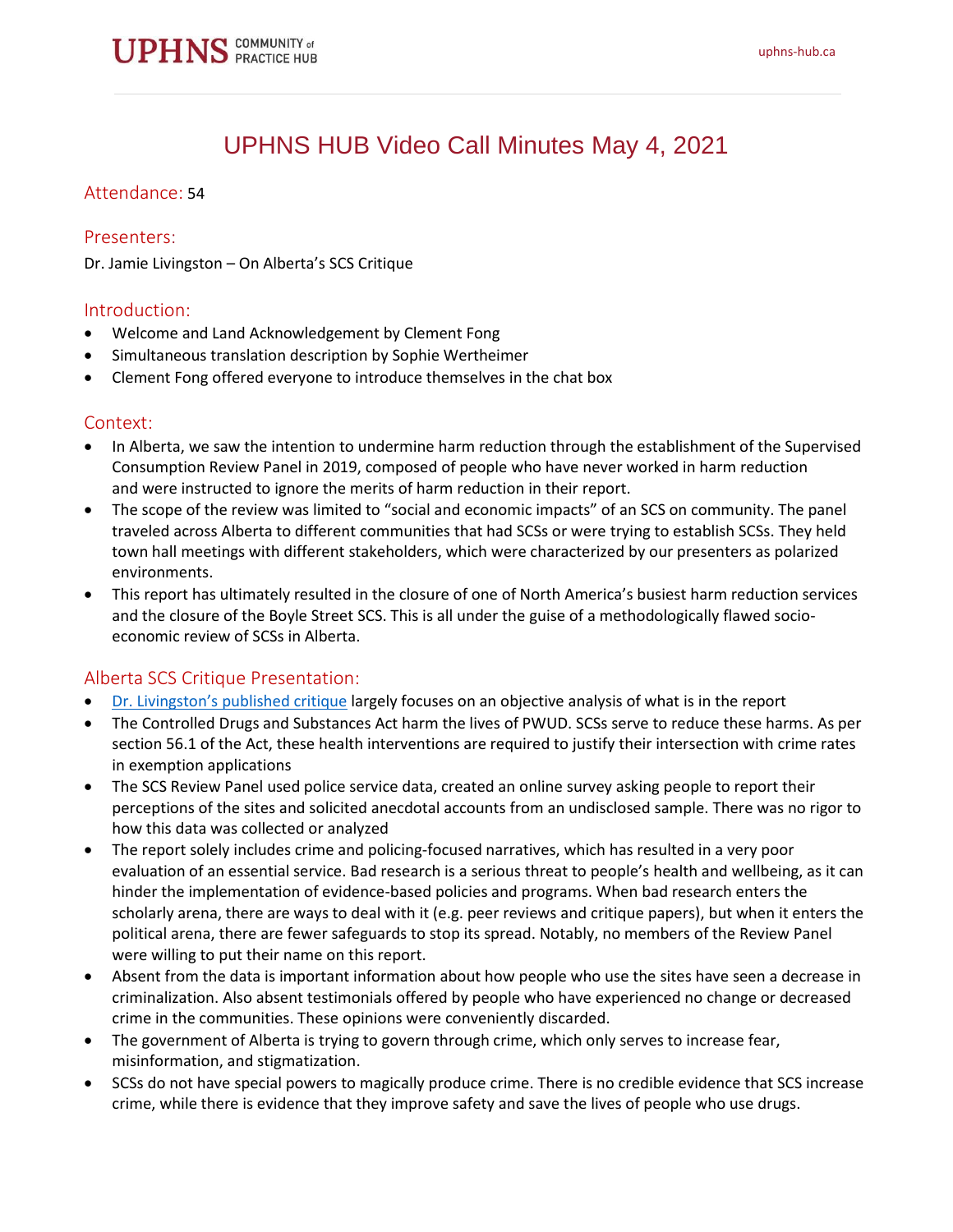## Discussion:

- **Q: How did they gauge decrease in property value?**
	- $\circ$  A: They used a belt line. They did not give a time range. They used unrelated measures (e.g. number of restaurants opened).
- Comment: At the town hall, there were quite a few community members in attendance. While the "NIMBY" attitude was present, there were also concerns of community business impacts. The Aware Drug User Group made contact with a member of the Chinese Business Association and agreed that while on outreach, they would also do community clean up. They exchanged business cards and offered that Aware would volunteer to pick up discarded needles, etc. There were some great community connections made, and the NIMBY attitude was not coming from the community, but from the panel itself. We have had many instances now where businesses and community have stepped up to help in the inner city and so I think it was portrayed as a very head-to-head battle, but there were actually connections made on both sides. In terms of community trends, I think we are about to see some true disorder because we have only had data released in the province for the first two months of the year, it is likely that there is a lot of overdose death data from March that have not yet been reported. The nature of our work has shifted to keeping everyone alive.
- Comment: This panel could have been an opportunity to collectively address homelessness, poverty and other social issues in Edmonton.
- **Q: What does one do with this information, from both dispelling this harmful report to making sure it does not have more widespread damage to harm reduction services?**
	- $\circ$  A: There have been attempts to frame this as a misuse of public funds, but that hasn't gained much traction. When it is kept in the political sphere, it is very difficult to get rid of. Another avenue is to untangle some of the financial conflicts of interests of authors that have not been disclosed.
- **Q: How do we make sure that any rebuke to this report is accessible?**
	- $\circ$  A: Twitter! When Jamie published his critique, he accompanied it with a Twitter thread (**@dr\_jdlivingston**) with gifs and plain language that was circulated quite well. There are ways of using social media for knowledge translation.
- **Q: Can we create a plain language summary of Jamie's critique?**
	- o A: Yes!
- **Q: There are other things that Alberta cares a lot about. One of those things is the private sector. How do we bridge this seemingly unsurpassable gap between the private sector and harm reduction sector?**
	- $\circ$  A: It's about getting the messaging right. Plain language summaries are very valuable because we aren't talking to people who know a lot about these issues, just people who know what is happening at their storefronts. We have one business that works downtown that is supportive of HR, but does not like that their logo is associated with the SCS, so how do we help that business? We have told that person that we are lobbying city council to expand SCS. A suggestion was made to private sector representatives to [https://www.eachandevery.org/.](https://www.eachandevery.org/) **Follow @\_eachandevery on Twitter**
- Comment: Please connect with Shay Vanderschaeghe if you want to help lead the charge to rebuke this.

# Other comments from Chat Box:

- I know some sites are still being closed. More recently Boyle Street in Edmonton, what if anything is being done in replacement of the closure of the sites?
- Is there any accountability for this type of state-sponsored misinformation other than the ballot box? Is there an accessible review process outside of academic spheres that can be leveraged by the public? More directly, are there jurisdictions where state-sponsored reviews are held to academic standards before being